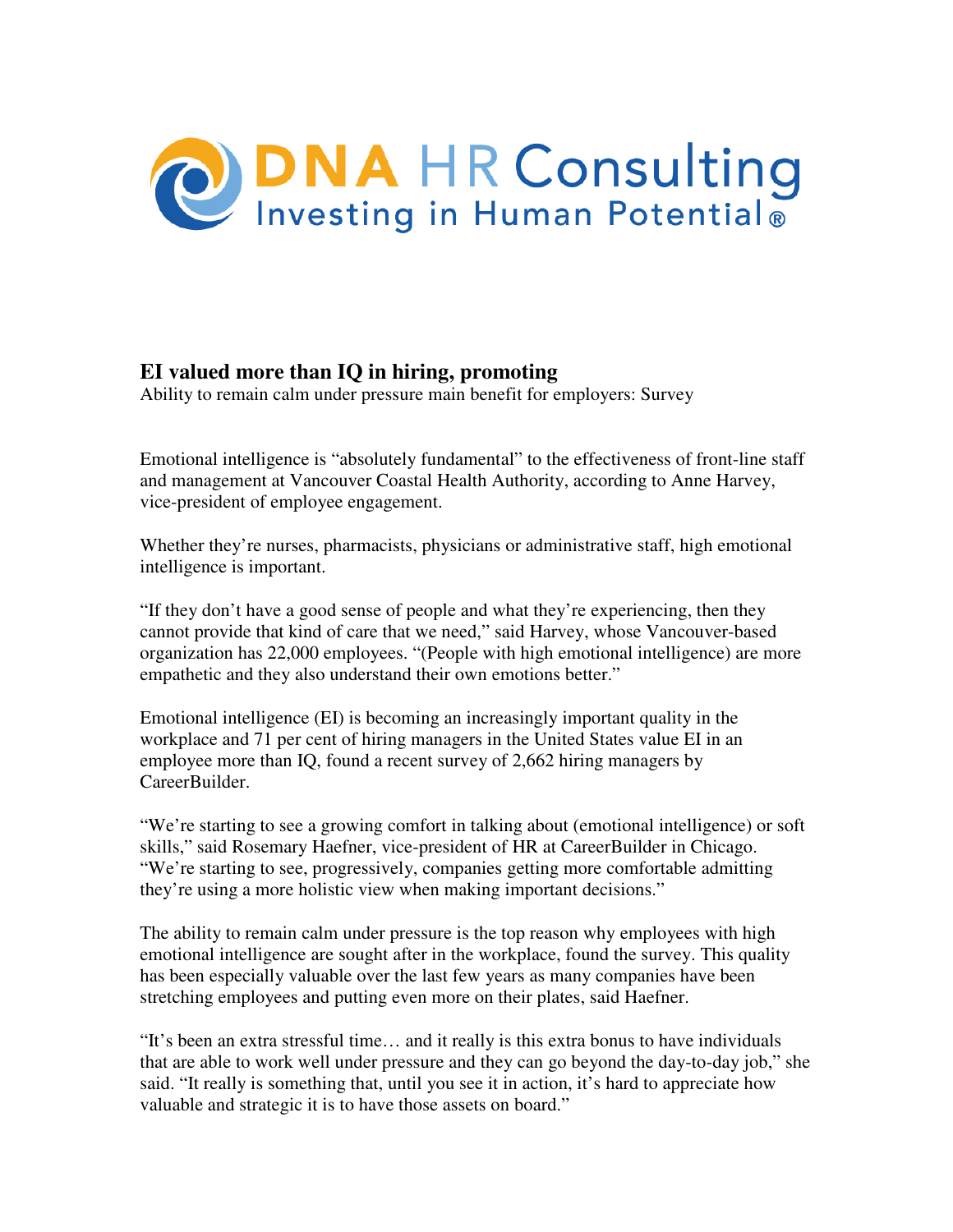## **Ability to resolve conflict also appreciated**

The ability to resolve conflict effectively is the second most desired trait of people with high EI, found the survey. They can see the bigger picture and their goal is to just get through the conflict — which they do quickly and methodically, said Haefner.

"(EI) helps with managing emotions — for people not to lose it and to keep cool, especially in a team or leadership environment," said Steven Stein, CEO of MHS (Multi-Health Systems)in Toronto, which publishes psychological assessments. "It keeps emotions at a level where you can function well and it prevents derailment."

Employees with high emotional intelligence are also more empathetic, they lead by example and make more thoughtful business decisions, found the CareerBuilder survey.

"Whether it's financial decisions or what we used to think were rational decisions, people who ignore their emotions do a poor job of making decisions," said Stein. "Even people like Warren Buffett talk about how important emotion is in making the financial decisions he makes."

More than one-third (34 per cent) of survey respondents said they are placing greater emphasis on emotional intelligence when hiring and promoting employees postrecession. A lot of hiring managers are using behavioural interview questions to determine a candidate's emotional intelligence, said Haefner.

HR should conjure up a high-stress situation with some sort of conflict and ask the candidate how he would handle it, she said.

"If you are interviewing, don't say very much, just let the candidate run with it, and you're looking for how comfortable they are when they answer," said Haefner. "Somebody without high (emotional intelligence) will get visibly agitated — it's not only what they say but how they say it."

During an interview, HR should also ask questions to assess how the candidate deals with other people, how much he cares about others, how he motivates people and how he expresses and manages his emotions, said Stein.

To assess these qualities, Harvey uses an assessment tool for executive and management hiring that considers seven

pillars **—** self-control, excellence, strategy, decision-making, communication, collaboration and execution — which all have emotional intelligence components.

"It's generally indicative and it's certainly an important part of the hiring position," said Harvey. "Testing for emotional intelligence allows you to avoid major mismatches in the hiring — I would never ignore a test that identifies major areas where (emotional intelligence) is very low. It's more of a screening."